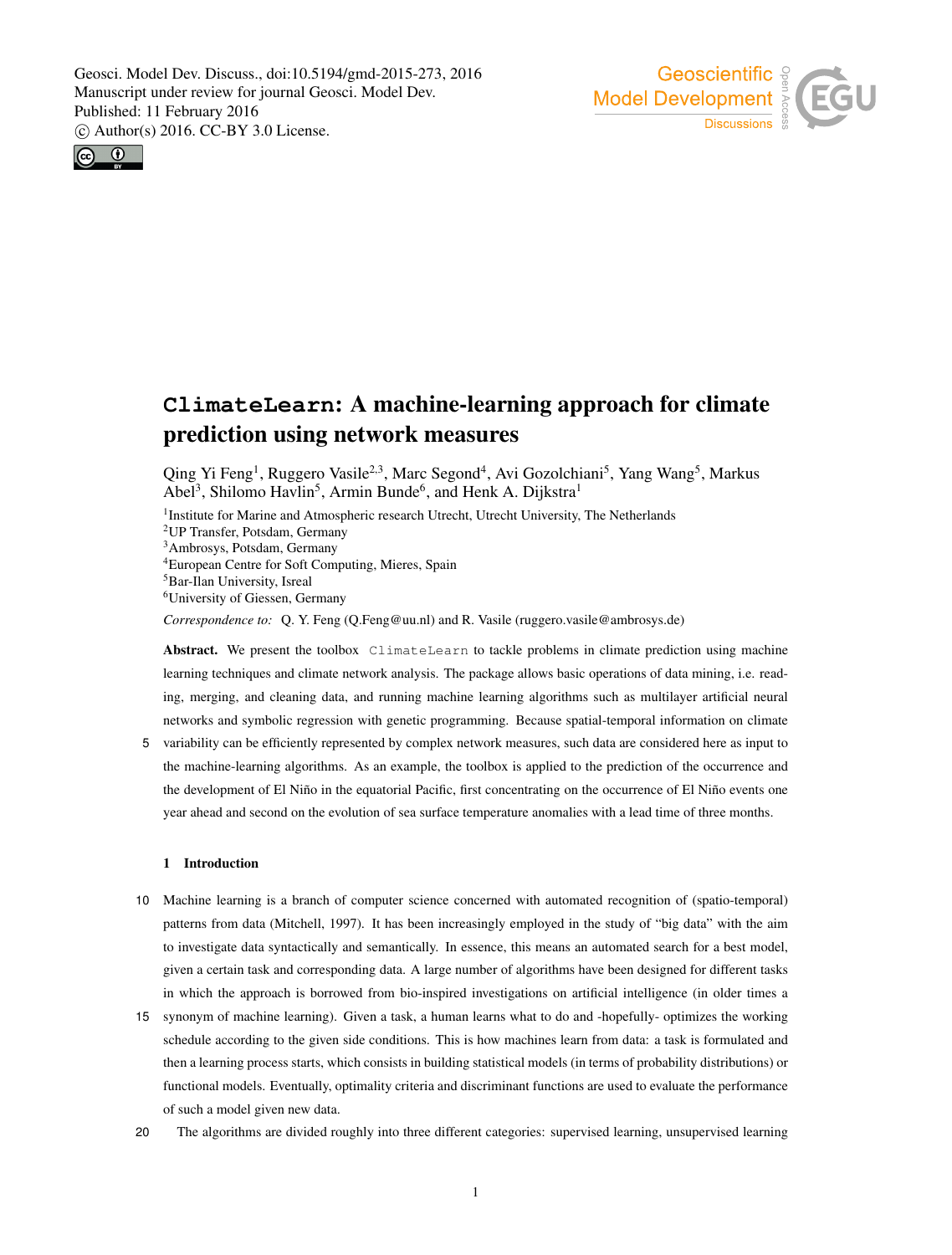



and reinforcement learning (Bishop, 2006). Supervised learning comprises techniques that predict the value of a target variable y given an input variable x, where x and y might be vectors. A training set of many  $(x, y)$  pairs is used to supervise the learning process and to build a model, which is subsequently used to find the target values corresponding to new data points  $(x_{new}, y_{new})$ . In unsupervised learning the dataset is not labelled, i.e. there is

- 25 no target variable  $y$ , and the aim is to find patterns in the data such that target variables are identified, e.g. using clustering methods. Finally, in reinforcement learning, a certain goal is pursued in a dynamic environment without knowing explicitly whether the approach converges to the goal or not, and the learning process is driven by the feedbacks from the environment.
- Machine learning has shown to be very efficient in prediction, for example in solar energy prediction for solar 30 power plants (Sharma et al., 2011). This forecasting task can be reduced to learning how the solar plant reacts to the environmental conditions, and forecasting the future response of the plant using reliable weather data. As such, the methodology can in principle also be directly applied to climate prediction problems (Slingo and Palmer, 2011), such as the prediction of El Niño events (Chen et al., 2004) and of interannual variations of the path of the Kuroshio Current in the North Pacific Ocean (Qiu and Chen, 2005). In particular the occurrence of an El Niño
- 35 event has large impacts on the weather around the Pacific (Reilly, 2009). It is therefore crucial to develop precise and reliable predictions of such events with considerable lead time and, if so, provide information on how the events could develop in time.

Since the 1990s, both dynamical models and statistical models have been used to predict El Niño events (Latif and Barnett, 1994; Fedorov et al., 2003; Chen et al., 2004; Yeh et al., 2009). Although about 20 models cur-40 rently provide El Niño forecasts routinely, all reliable forecasts are generally limited to a 6 months ahead horizon. The reason is the so-called *Spring Predictability Barrier*: during spring errors are greatly amplified due to the coupled feedbacks in the equatorial ocean-atmosphere system (Goddard et al., 2001; Duan and Wei, 2013). Moreover, the prediction skill for the development of El Niño events is still disappointing for the current models as can be seen by following the 2015 El Niño development at http://www.cpc.ncep.noaa.gov/products/ analy-

45 *sis monitoring/enso advisory/ensodisc.html*.

Recently, approaches from complex network theory have been applied to problems in climate dynamics and shown that spatial-temporal information on climate variability can be efficiently represented by network measures (Tsonis and Roebber, 2004; Steinhaeuser et al., 2011; Tantet and Dijkstra, 2014; Fountalis et al., 2015). The central two elements of this approach are Climate Network (CN) reconstruction and subsequent network analysis

- 50 (Tsonis and Swanson, 2006; Yamasaki et al., 2008; Donges et al., 2009). A notion of connectedness (defining a 'link' in the network) between time series at different locations (the 'nodes' in the network) can be obtained by considering their Pearson correlation. Software packages, such *pyunicorn* (Donges et al., 2015) and *Par@graph* (Ihshaish et al., 2015), are now available for efficient climate network reconstruction and analysis.
- Complex-network based indicators of El Niño occurrences have been developed using climate networks for 55 example reconstructed from atmosphere surface temperature observations (Yamasaki et al., 2008; Gozolchiani et al., 2011). These studies have shown that links based on the spatial correlations of the temperature anomalies tend to weaken significantly during El Niño events. A large-scale cooperative mode, linking the El Niño basin and the rest of the Pacific climate system builds up one calendar year before the warming event (Ludescher et al.,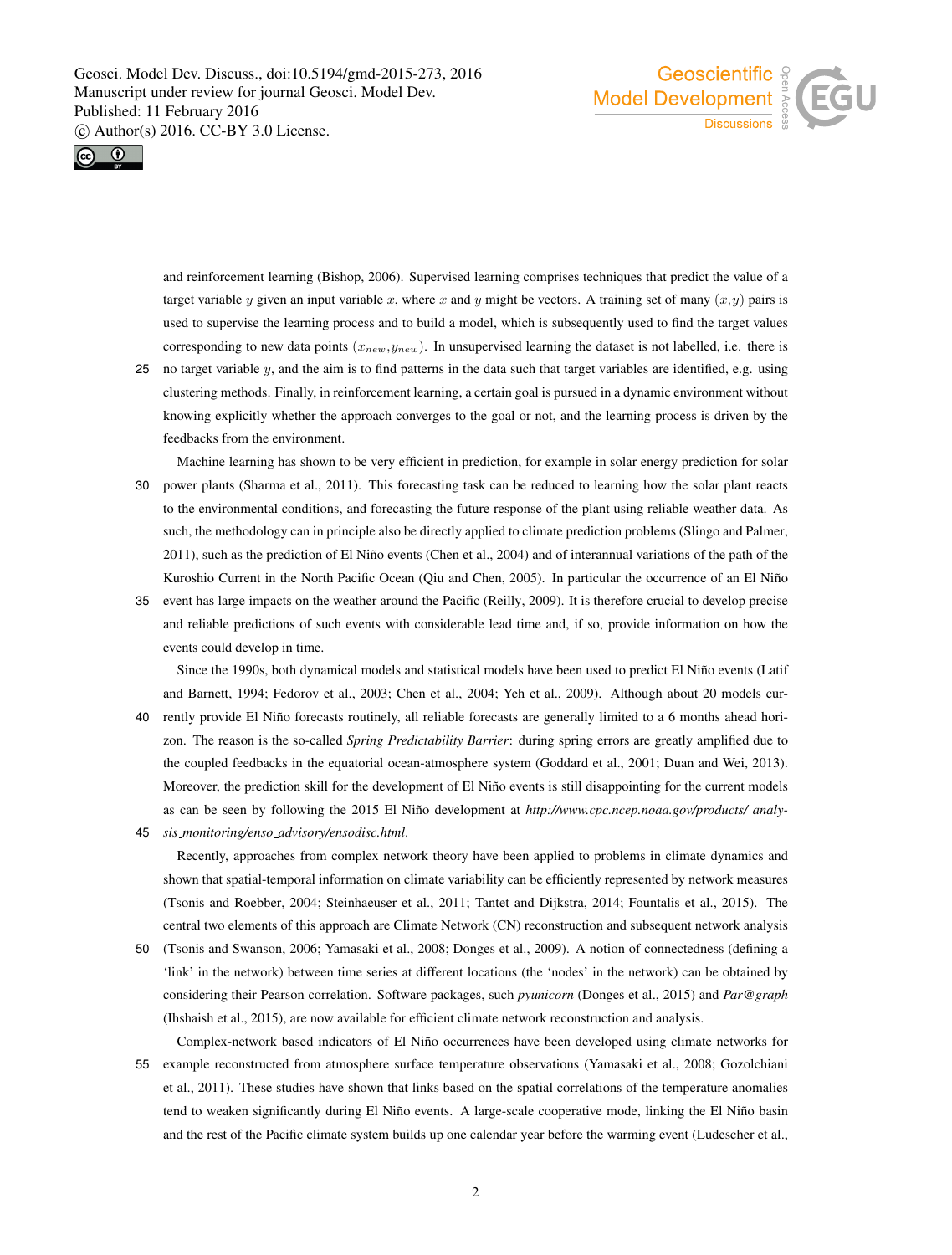



2013). Based on such findings on the temporal evolution of the CN, Ludescher et al. (2014) developed a forecasting 60 scheme for El Niño events. They suggest that a threshold on the average link weight in the reconstructed CN can reliably forecast an El Niño event one year ahead.

When machine-learning techniques are applied to the prediction of climate variability using data from CNs, one typical task is to infer or 'learn' the dynamics of the climate system from past states and predict its future states. In this paper, we present a machine-learning approach for climate forecasting using the measures of CNs. The

- 65 originality and advantage of this approach is that the temporal information is already contained in the measures of the CNs, so the machine-learning techniques will take those into account when making predictions of the future states of the system. This is a big advantage that is not that common in most of the applications where machine learning is used for prediction. In section 2, we start with an explanation on how the data for the machine-learning approach is obtained from complex network analysis. The machine-learning methodology itself is described in
- 70 section 3 and subsequently applied in section 4 to the prediction of El Niño events. A summary and discussion are given in section 5.

#### 2 Climate Networks

Climate scientists have been long interested in studying the statistical correlations between observables for gaining a good understanding of the large-scale development of the climate system. By investigating the correlation

- 75 structures of global or regional fields, such as surface air temperature and geopotential height, much insight is gained into the patterns of climate variability. For example, through such analyses, the Southern Oscillation was discovered by Sir Gilbert Walker and also its relation with the equatorial Tropical sea surface variability, i.e. El Niño, was clarified (Katz, 2002).
- Suppose that a certain climate system observable indicated by O below, such as sea surface temperature (SST) 80 or surface atmospheric temperature (SAT), is available at fixed measurement stations, certain predefined regions, or at grid cells (e.g. from observations, proxy reconstructions, reanalysis, or model simulations). The corresponding data can be represented by an  $n \times N$  matrix F, ordered in such a way that each column vector  $\mathbf{O}_i = (O_i(t_1), \dots, O_i(t_n))^T$  at each grid point  $i$   $(i = 1, \dots, N)$  contains a time series of length n.
- As mentioned above, one way to define the links in the climate network is to use the Pearson Correlation, 85 defining a PCCN, or the Mutual Information, defining a MICN (Feng and Dijkstra, 2014). To reconstruct a PCCN, first the linear Pearson correlation coefficient between the time series at two grid points  $i$  and  $j$  is determined. The elements  $R_{ij}^P$  of the correlation matrix  $R^P$  are given by

$$
R_{ij}^{P} = \frac{\sum_{k=1}^{n} O_i(t_k) O_j(t_k)}{\sqrt{(\sum_{k=1}^{n} O_i^2(t_k))(\sum_{k=1}^{n} O_j^2(t_k)))}}.
$$
\n(1)

To reconstruct a MICN, the correlation between the time series of two grid points  $i$  and  $j$  is determined by the 90 nonlinear mutual information coefficient, giving

$$
R_{ij}^M = \sum_{x \in \mathbf{O}_i} \sum_{y \in \mathbf{O}_j} p(x, y) \log(\frac{p(x, y)}{p(x)p(y)}),\tag{2}
$$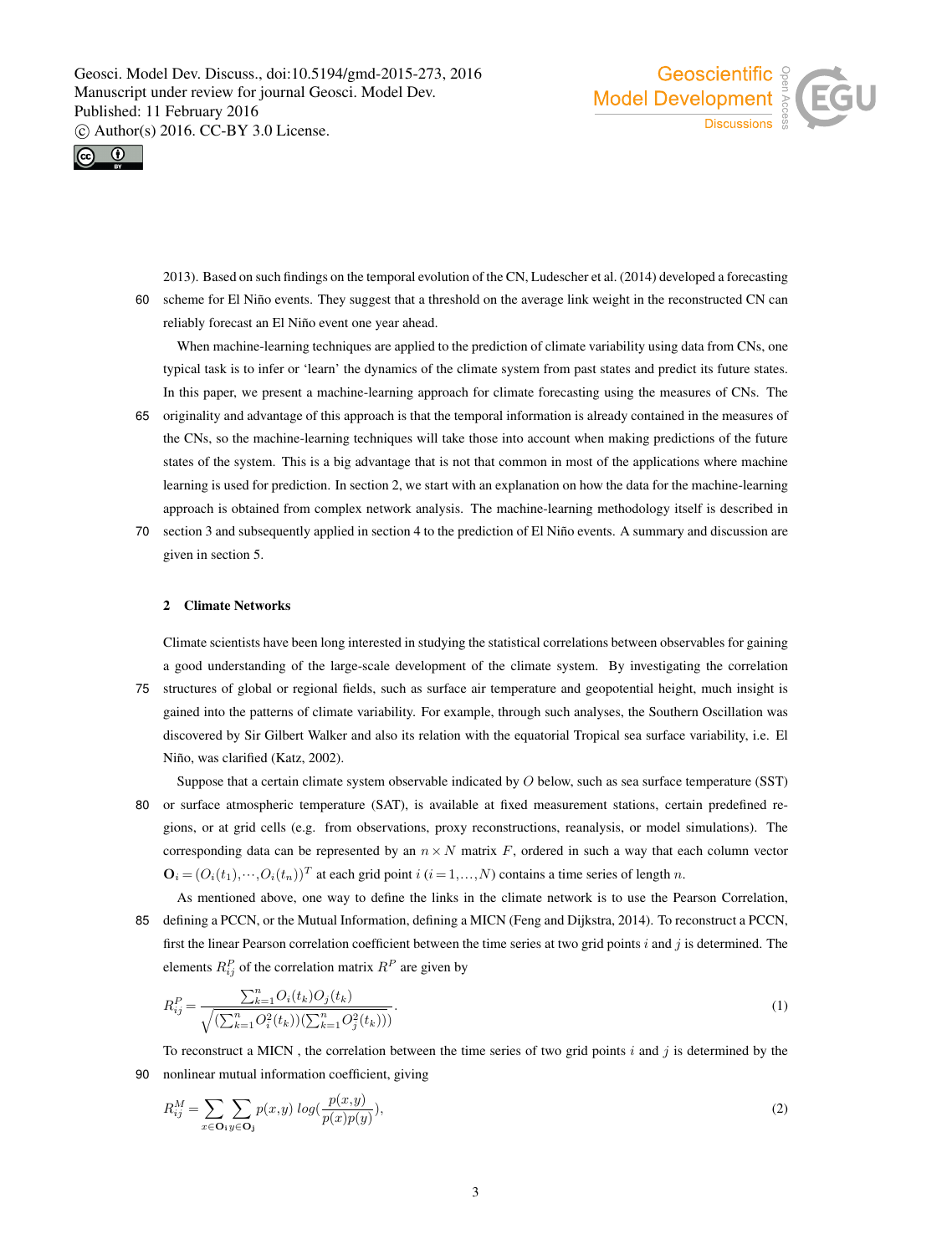



where  $p(x,y)$  is the joint probability density function of events x and y and  $p(x)$  and  $p(y)$  are the marginal probability density functions.

We consider that two nodes  $i$  and  $j$  have an unweighted link, if the absolute value of their correlation coefficient 95  $R_{ij}^X$  (either  $P = X$  or  $X = M$ ) is larger than a certain threshold value  $\tau$ . All links are then represented by an  $N \times N$  adjacency matrix A, which can be determined from the correlation matrix  $R^X$  according to

$$
A_{ij} = \mathcal{H}(|R_{ij}^X| - \tau),\tag{3}
$$

where H is the Heaviside function. The threshold  $\tau$  is in most cases based on statistical significance (say above the 95% level) of the correlations between the time series (Donges et al., 2015).

100 Another way to define a link between nodes  $i$  and  $j$  was presented in Gozolchiani et al. (2011) and also used in Ludescher et al. (2014). First, the cross-correlation function  $C_{ij}(\Delta t)$  between the time series at locations i and j is calculated, where  $\Delta t$  is a positive time lag and  $C_{ij}(\Delta t) = C_{ji}(-\Delta t)$ . Next, the time lag  $\Delta t^*$  at which  $C_{ij}(\Delta t)$ is maximal (or minimal) is determined. Finally, weights  $(W_{ij}^{\pm})$  for positive and negative links are defined as:

$$
W_{ij}^{+} = \frac{\text{MAX}(C_{ij}) - \text{MEAN}(C_{ij})}{\text{STD}(C_{ij})},\tag{4}
$$

105 and

$$
W_{ij}^- = \frac{\text{MIN}(C_{ij}) - \text{MEAN}(C_{ij})}{\text{STD}(C_{ij})},\tag{5}
$$

where MAX and MIN are the maximum and minimum values and MEAN, STD are the mean and standard deviation, respectively. In this way, a weighted and directed link between nodes  $i$  and  $j$  is obtained (Gozolchiani et al., 2011; Wang et al., 2013).

110 There are many other ways to reconstruct climate CNs and an overview is given in Donges et al. (2015). By reconstructing CNs, the correlations in time series of observables at different locations is represented with a graph, defined by its adjacency matrix A. Subsequently, many topological properties of this graph are analysed, such as the degree  $d_i$  of each node i, given by

$$
d_i = \sum_{j=1}^{N} A_{ij} \tag{6}
$$

115 which is the total number of links that a node possesses. Next step is to use the properties of such a CN as the input of machine-learning techniques. Besides the statistical properties of the CN, such as those of the correlation matrices, also the topological properties of the graph can be used.

## 3 Machine learning approach

In ClimateLearn, supervised learning approaches are implemented for the prediction of climate variability. 120 Specifically we focus on multilayer artificial neural networks (ANN) and symbolic regression with genetic programming (GP), both explained in this subsection. The approaches follow the typical outline of machine learning: the algorithms are trained or 'learn' a certain behavior from the data This results in a model that is evaluated using test data, which are different from the ones used for training.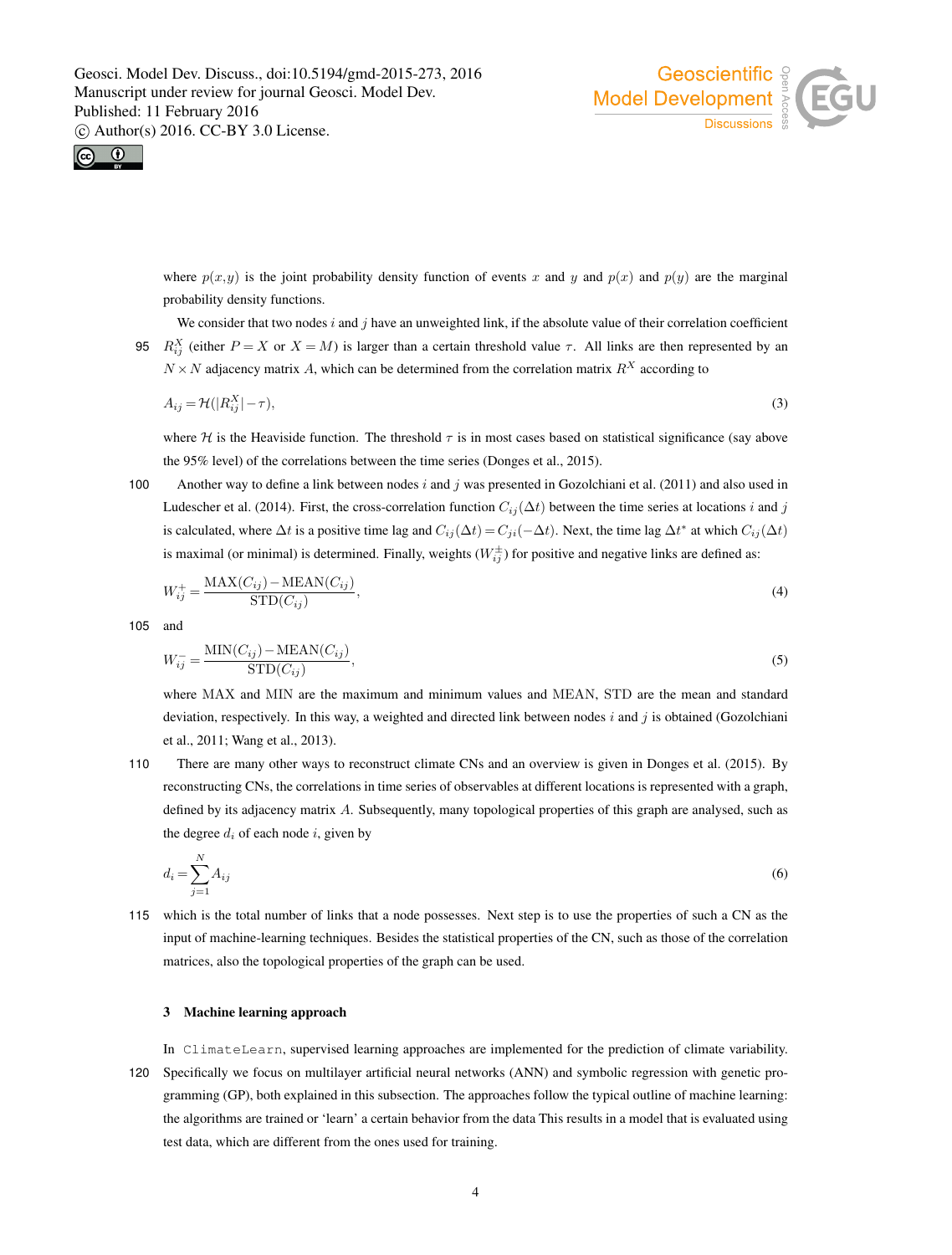



## 3.1 Artificial neural networks

learning are used here as synonymous.

- 125 Artificial neural networks are a class of statistical learning models inspired by the physiology of biological neural networks. They consists of a network of computing units, the neurons, which process input information transforming it in an output signal whose form depends on the network internal state. Their importance has increased due to recent availability of software capable to efficiently train the network and allow to use these methods for a large variety of problems, from speech and image recognition up to the forecasting of time series and high-dimensional
- 130 clustering. Many neural network topologies have been proposed in the literature, as specific problems require specific topologies to be solved efficiently. Here, we concentrate on a specific configuration known as *multilayer perceptron* or multilayer neural network. In Fig. 1a the typical structure of a multilayer perceptron is shown: the inputs enter the network and are processed by one or more hidden layers and exit at an output layer. Therefore the computation can be seen as a mapping operation from a *n*-dimensional input vector to a  $m$ -dimensional out-
- 135 put vector. In a multilayer perceptron, information travels from the input to the output layer because the neuron connections are chosen to be unidirectional. When all neurons of one layer are connected to all the following we speak about a fully connected multilayer perceptron.

Each neuron performs a specific kind of computation and Fig. 1b shows the functionality of the Rosenblatt *perceptron*. First, a weighted sum of the input variables and the bias term b is built, with the result being then 140 processed by an activation function  $f(t)$ . Once the single neuron operation is specified, one can easily calculate the network outputs given an input vector by evaluating the output of each layer by forward input propagation. The result is a function of the network configuration, i.e. its topology and the value of the connection weights. It will be the job of the training phase to *learn* the weights in order to induce the desired computation; training and

145 Since the advent of neural networks, the training phase has been considered a computationally demanding problem mainly because of the absence of efficient algorithms relative to the available computing power. This has been overcome by the back-propagation algorithm (Bishop, 2006), nowadays widely applied in training multilayer perceptrons. Given a supervised training set  $\{x_i, t_i : i = 1...N\}$  with  $x_i$  input variables and  $t_i$  target variables, we denote by  $y_i$  the correspondent output computed by the network when  $x_i$  is fed forward. In general we have 150  $t_i \neq y_i$ . A global error on the training set can be then defined as a quadratic function of the form

$$
E(\boldsymbol{w}) = \frac{1}{2N} \sum_{i} ||\boldsymbol{t}_i - \boldsymbol{y}_i||^2
$$
\n<sup>(7)</sup>

and can be seen as a function of the network weights  $w$ . Other error definitions are possible, for example by choosing a different norm. The idea behind back propagation is to minimize this error by updating the weights using the gradient descend method (with  $k$  as iteration index), i.e.

$$
155 \t w_{ij}^{(k)} \t v_{ij}^{(k)} - \alpha \frac{\partial E(\boldsymbol{w})}{\partial w_{ij}^{(k)}}
$$
\n
$$
(8)
$$

The calculation of the partial derivatives is thus crucial for the algorithm. It is done by using directly the dependence of the error function on the training set instances. When all the instances have been used, one 'epoch' of training is completed. Usually many epochs of training are needed in order for the error function to converge to a local, or global minimum, resulting in longer training periods.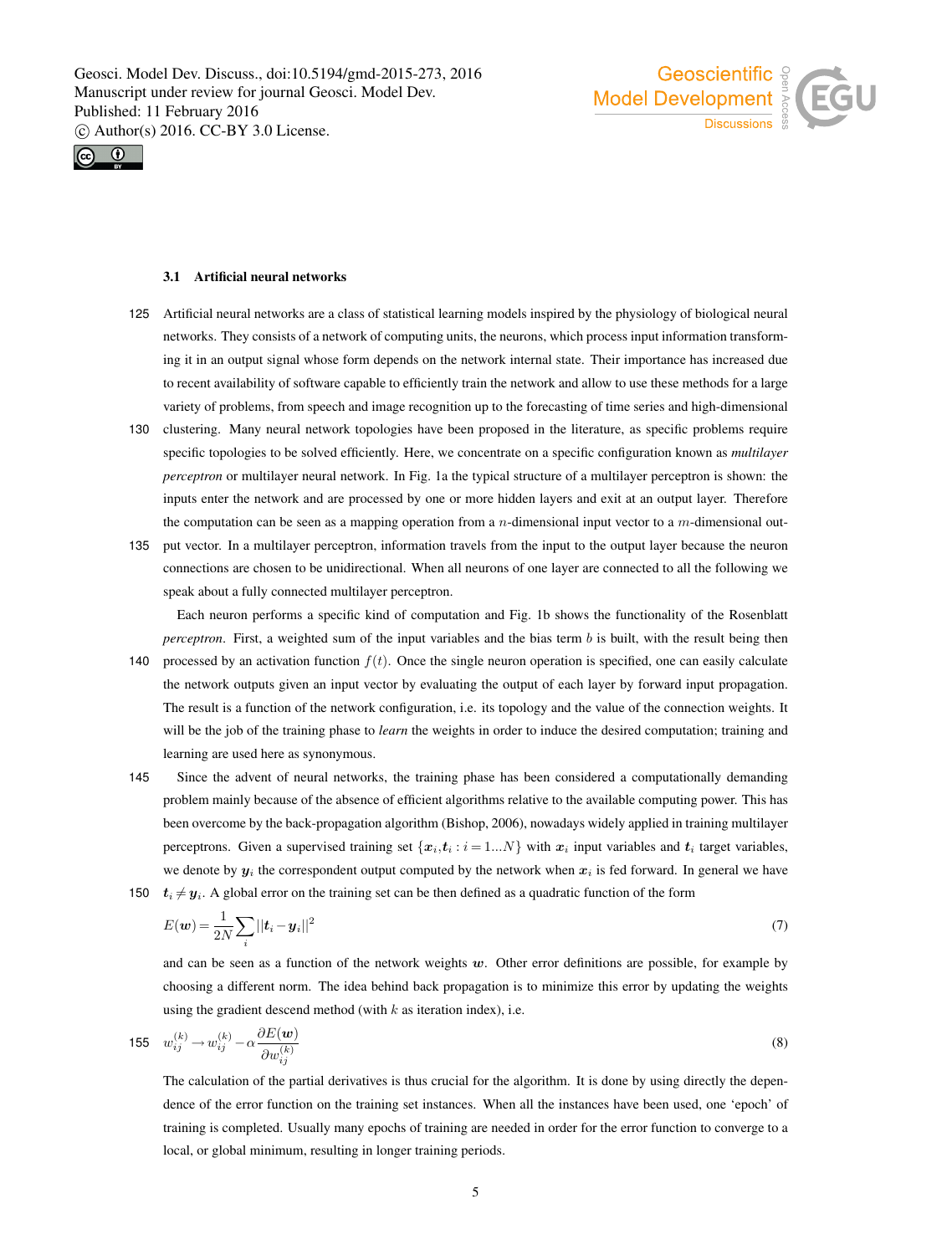





Fig. 1: *(a) Schematics of a fully connected multilayer perceptron with three input variables*  $x_1, x_2$  *and*  $x_3$  *and two output variables* y<sup>1</sup> *and* y2*, with two hidden layers. (b) The Rosenblatt perceptron, with three inputs and a bias unit. The weighted input sum is added to the bias term and then enters as argument of the activation function* f *which generates the neuron output.*

- 160 Once training is completed, the model is tested by checking the error on a test set. One main concern in this procedure is to avoid overfitting of data, i.e. a model that adapts too much on the training data and may not generalize well when new data are used. In order to minimize the risk of overfitting one can employ crossvalidation methods, which consist in providing several bi-partitions of the training set, a training partition and a validation partition. The network is then trained on the training partition and tested on the validation partition.
- 165 Once this process has been performed on several cross-validation partitions and the statistics of the training and validation errors are examined, the quality of the model can be established. If no signs of overfitting are detected, the training is considered successful and the network can be employed for generalization.

## 3.2 Genetic programming

Genetic programming and genetic algorithms are a class of evolutionary based algorithms whose principles are 170 based on Charles Darwin's Theory of Evolution (Darwin, 1959). In this masterpiece, Darwin explains that, given a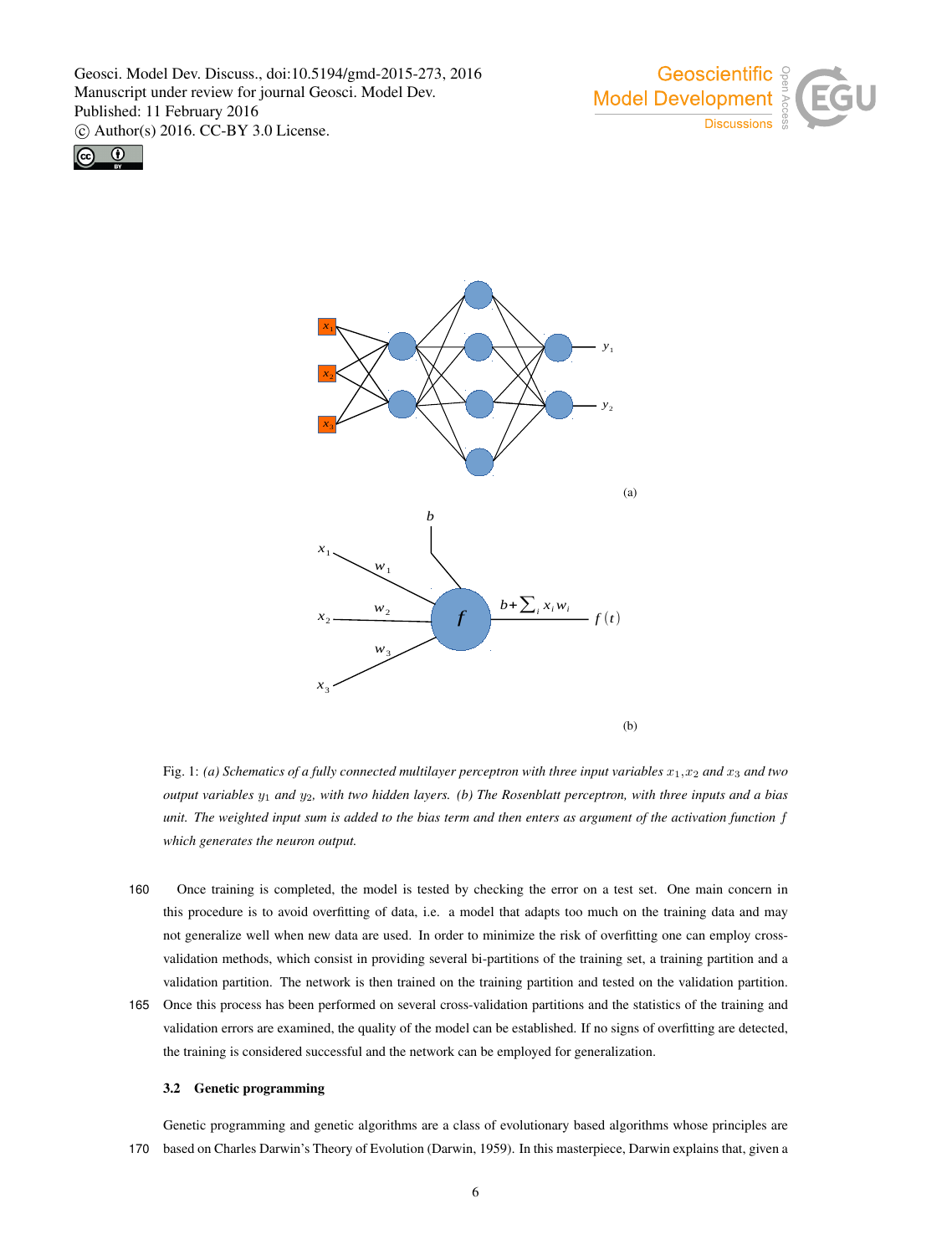



population of individuals living within an environment, only a subset of them are properly fitted and therefore have higher chances of survival and reproduction. New generations may inherit these favourable genetic characteristics and they will end up being dominant inside the population. Variations in the individual characteristics can be classified in three categories. In the first category are variations that are damageable for the individual. To the second

175 belong the beneficial ones and in the third category, the variations have no effective influence. Natural selection consists in the preservation of beneficial characteristics and their transmittance to the next generation, since those fitted individuals live longer and most of the time are better able to beat the competition for reproduction. Given a problem  $P$  to be solved, we imagine to have an ensemble of solutions  $S$  to this problem. According to

its efficiency in solving  $P$ , each solution can be considered as an individual for which the degree of adaptation to its

- 180 environment can be measured in terms of a *fitness value*. Genetic Programming (GP) is a particular case where the evolved individuals are computer programs (Koza, 1993). The aim is to appropriately evolve computer programs by creating new generations, evaluating their fitness value and finally selecting the best program that solves the problem at hand. Here, we restrict such programs to functions  $f(x_1,...,x_n)$  of a given number of variables  $x_i, i =$  $1, \ldots, n$  and we aim at finding a given function that approximates the solution to our problem accurately enough.
- 185 Therefore our application is nothing more than a symbolic regression achieved through genetic programming algorithms. The fitness values can be represented mathematically by a real valued functional  $F[f(x_1,...,x_n)]$ , mapping the space of possible solutions onto the real axis. In GP, the programs are typically represented as trees, where each tree represents an expression of a potential solution to a problem (cf. examples in Fig. 2).
- To implement the variations in genetic programming, two operators are commonly used: mutation and 190 crossover. Their behaviour is very similar to the biological mutation and crossover concepts. In a mutation step, a random node in the tree that represents the individual is selected and the corresponding subtree is replaced randomly by another one (Fig. 2a). Mutation is very important to keep diversity inside the population, and diversity helps the algorithm to explore all the search space and preventing encounters of local maxima of the fitness functional. Crossover is based on the exchange of characteristics among two individuals. In GP, this is imple-
- 195 mented by selecting randomly a node in two trees that represent two individuals and exchange the two subtrees attached to two those nodes (Fig. 2b). In this way, the two individuals inherit characteristics of both *parent* trees. In a so-called symbolic regression scheme, an initial random population of individuals is generated randomly using elementary functions taken from a *function set* (e.g.  $\sin x, \exp x, \max[x_1, x_2]$ ) and combined using a certain algebraical or functional operations (e.g. +,−,∗) in an *operation set*, whose choice depends on the problem at
- 200 hand. The initial population is then evaluated according to a fitness function. The genetic operations mutation and crossover are then applied on the population in order to create a second generation which is as well evaluated. This process continues until a prescribed termination condition, for example when the maximum number of generations has been reached, or an individual of high enough fitness is found (e.g. when the absolute value of the functional F is smaller than a certain tolerance).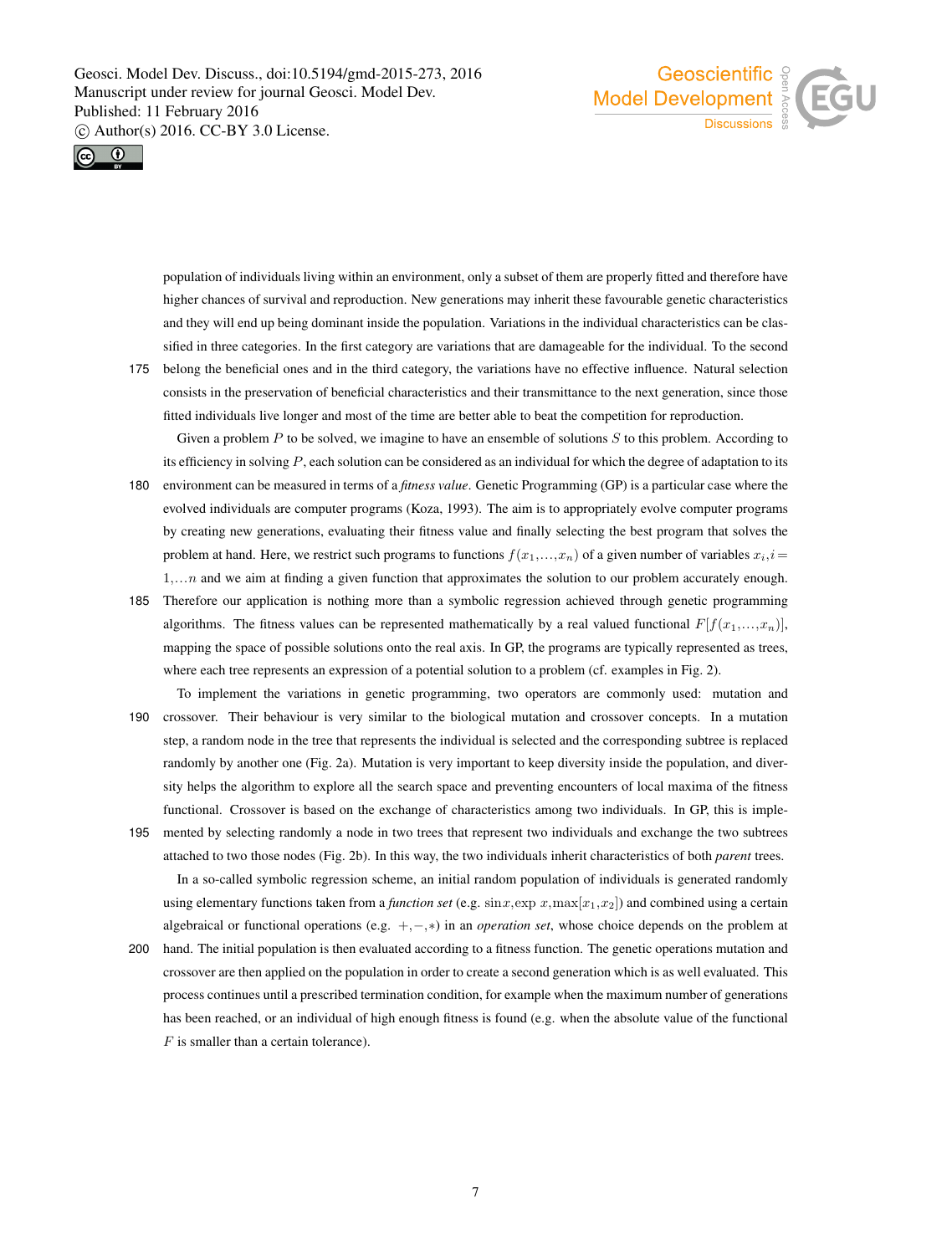





Fig. 2: *(a) Example of mutation operation: a branch of the tree on the left is changed (mutated) by substitution with another compatible branch determined randomly. (b) Example of crossover: two individuals are selected from the population and a new individual is created by mixing the highlighted branches.*

## 205 4 Application: El Niño variability

As an example of the application of ClimateLearn, we consider the forecasting of El Niño events using two different approaches. First, we focus on the forecasting of the occurrence of events, i.e. the presence (or not) of an El Niño in a given interval of time regardless of the intensity of the phenomenon. This problem can be considered as a classification problem, where a set of discrete classes is the output of the model (section 4.1). The

210 second approach is the forecasting of the time evolution of a scalar characteristic of El Niño, where we aim at the prediction of a real-valued time series by regression. The results in this case will give information on both the presence and intensity of the event (section 4.2). In section 4.3, we provide specific results for the occurrence and development of the El Niño conditions in the year 2014.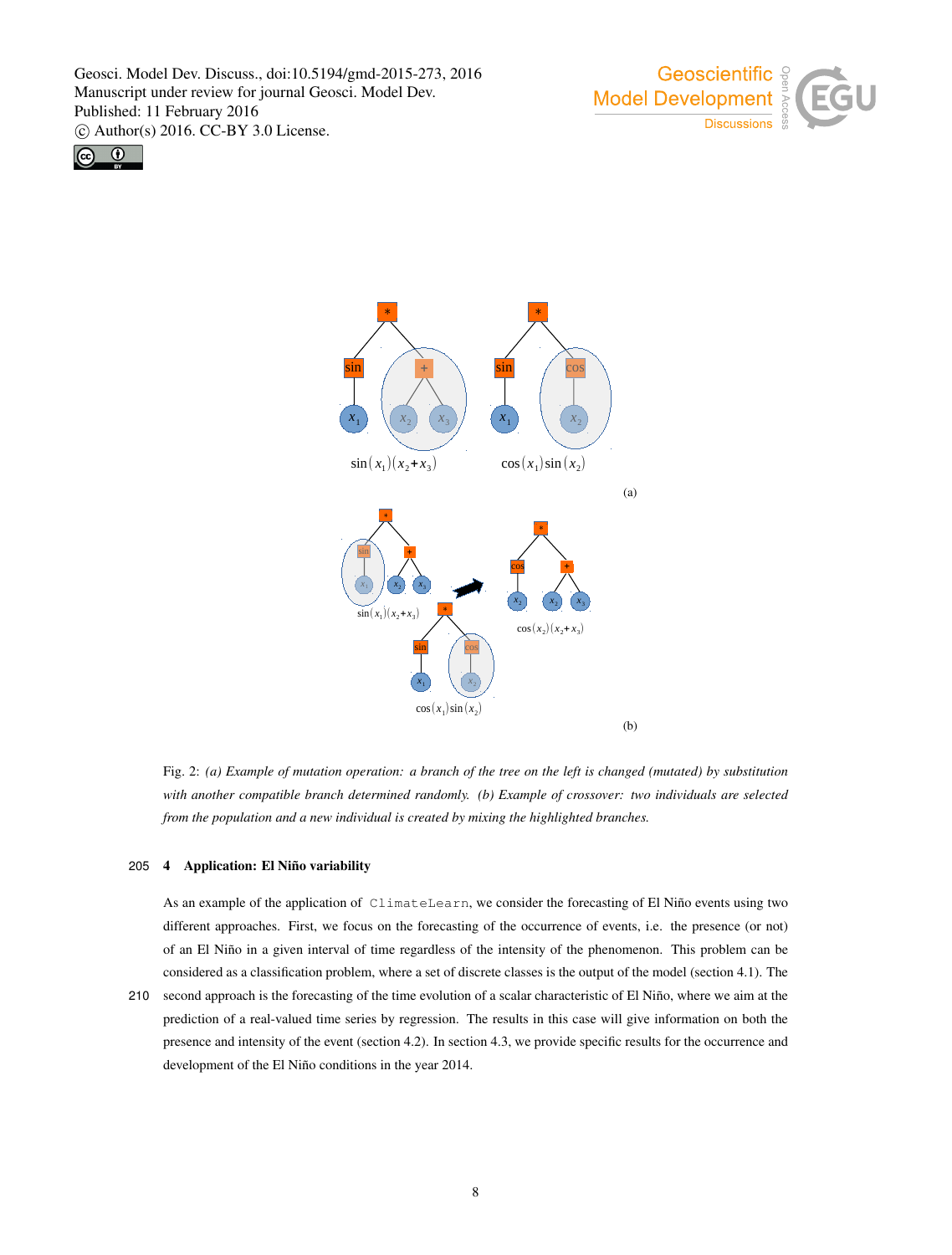



#### 4.1 Results: Occurrence of El Niño events

- 215 Just as in Ludescher et al. (2014), the data consist of atmospheric surface temperature anomalies over the May 1949 - March 2014 from the NCEP Reanalysis project (Kalnay et al., 1996). From this dataset, a directed, weighted network was reconstructed (Gozolchiani et al., 2011; Ludescher et al., 2014) using the methodology presented in section 2. Several measures  $x_i$ ,  $i = 1,...,N$  of this network are used as the attributes in the machine-learning approach and for each quantity a time series  $(x_i^1, \ldots, x_i^T)$  is available. We use a time interval of 10 days (which
- 220 gives  $T = 2365$ ) and choose eight measures (with time included,  $N = 9$ ). These eight measures are the maximum correlation  $MAX(C_{ij})$ , the minimum correlation  $MIN(C_{ij})$ , the maximum delay  $MAX(\Delta t^*)$ , the minimum delay  $\text{MIN}(\Delta t^*)$ , the maximum link weight  $\text{MAX}(W_{ij})$ , the minimum link weight  $\text{MIN}(W_{ij})$ , the standard deviation of the correlation  $STD(C_{ij})$ , and the mean correlation  $MEAN(C_{ij})$  (see section 2).
- The target variable is discrete valued and distinguishes the presence or absence of an event. Operationally 225 (http://www.cpc.ncep.noaa.gov/), an El Niño event is said to occur when the sea surface temperature anomaly over the region  $120°W-170°W \times 5°S-5°N$ , the so-called NINO3.4 index (the SST anomaly averaged over the region  $[120°W-170°W] \times [5°S-5°N]$ , is above the threshold of  $+0.5°C$  for at least 5 consecutive months. Hence, we put  $y = 0$  (no event) when it belongs to a interval of time where El Niño is not present, and  $y = 1$  when it is present. Here we do not want to smooth the data and hence we flag an El Niño event when NINO3.4 values are
- 230 continuously above the threshold of  $+0.4^{\circ}$ C for five months. Regarding the build of the training and test sets, the condition  $t_1^{test} > t_T^{train}$  has to be satisfied. This means that the instances in the test set happen after the one in the training set, since we are only interested in a chronological prediction for the El Nino event. ˜

The method we choose for the supervised learning is an artificial neural network (ANN) with a  $3 \times 3$  layer structure (3 neurons per layer). The training set is from May 1949 to June 2001 (80% of  $T$ ), the test set is from

- 235 June 2001 to March 2014 (20% of T). Similar to Ludescher et al. (2014), the prediction lead time  $\tau$  is 12 months. Fig. 3a shows the classification results on the test set, where 1 stands for the occurrence of an El Niño event and 0 means absence. The result is then filtered by eliminating the isolated and transient events, and by batching the adjacent events together. Fig. 3b then shows that our forecasting scheme gives accurate alarms 12 months ahead for the El Niño events in 2002, 2006 and 2009, and no alarm in 2004. Compared with the results in Ludescher
- 240 et al. (2014), the machine-learning toolbox enables us to give a better prediction for the occurrence of El Niño events when using more measures of the same CN.

One advantage of using supervised learning for prediction is that the predictor model is constructed automatically from the training set without subjective decisions like the choice of thresholds. However, because the available data for prediction as well as the amount of instances is limited, (for example, only a few El Niño events

- 245 occurred between May 1949 and March 2014), the accuracy of the prediction will mostly depend on the length of the training set. Consequently we need to choose proper proportions of the available data as the training/test set to avoid 'under training'. To demonstrate that the current proportion for the test set (20% of T) gives the best performance, we conduct a Receiver Operating Characteristic (ROC)- type analysis by varying the proportion from 16% to 30% of T as the test set. With a proportion between 16% and 20%, the averaged hit rate  $D = 0.90$
- 250 and the averaged false-alarm rate  $\alpha = 0.10$ . For 21% to 25%, we find  $D = 0.71$  and  $\alpha = 0.29$ , and for 26% to 30%,  $D = 0.21$  and  $\alpha = 0.79$ . Thus, to have a higher hit rate and a lower false-alarm rate, the best proportion for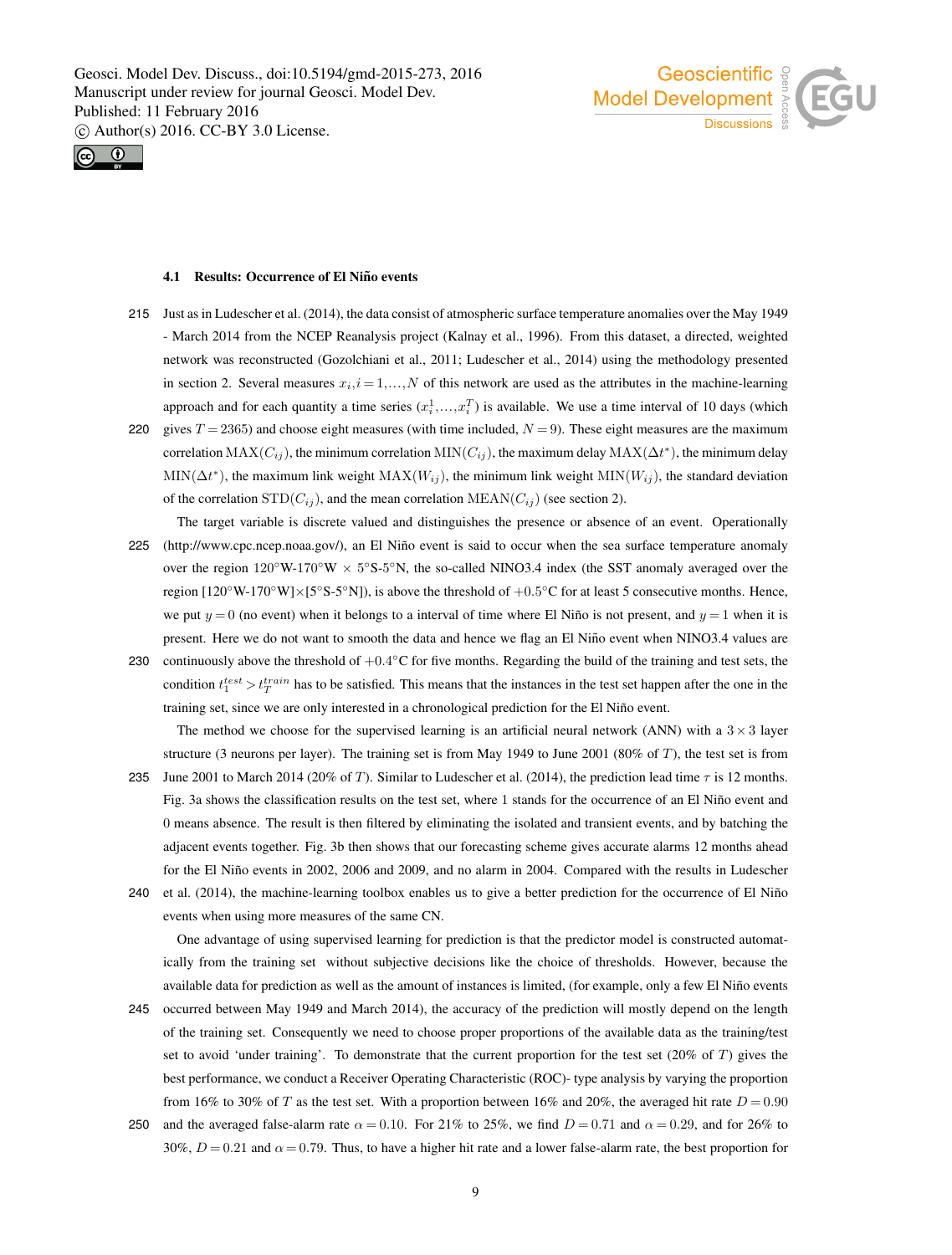





Fig. 3: *Prediction results on the test set from June 2001 to March 2014 (a) without filtering and (b) with filtering, using an artificial neural network (ANN) with a* 3×3 *layer structure (3 neurons per layer) for a 12 months lead time prediction for the occurrence of El Niño events. The red dashed lines are the actual nominal quantity of the NINO3.4 index (1 stands for the occurrence of an El Niño event where NINO3.4 values are continuously above the threshold of* +0.4 ◦*C for five months, and* 0 *for the absence of such an event), and the blue solid lines indicate the predicted ones.*

the test set is  $\leq 20\%$ . Of course, we should also maximize the length of the test set to incorporate more El Niño events for testing, and this motivated our choice of 20% (Fig. 3).

#### 4.2 Results: NINO3.4 index development

255 Predictions for the development of the NINO3.4 index are more difficult than those for the occurrence of El Niño events. For example, consider the results of the CFS version 2 (CFSv2) model developed by the Environmental Modeling Center at National Centers for Environmental Prediction (NCEP). This is a fully coupled model representing the interaction between the Earth's atmosphere, oceans, land and sea ice (Saha et al., 2014). In August 2014 this model predicted that the NINO3.4 index would go over  $+1.0^{\circ}$ C in October 2014 but the actual value in 260 October 2014 was just around  $+0.5^{\circ}$ C. Hence even for short term predictions (up to few months) a good skill of

the NINO3.4 index development is still hard to achieve by this model.

Short-term development of the NINO3.4 index is strongly related to the stability of the Pacific background state and the occurrence of westerly wind bursts (WWBs) near the dateline. In Feng and Dijkstra (2015), PCCNs were reconstructed using sea surface temperature data from the HadISST dataset Rayner (2003) using the methodology

265 presented in section 2. As a measure of the coherence in the PCCN, they determine the number of links of each node, i.e. the degree of the node. As a measure of the stability of the Pacific climate, they use the skewness  $S_d$ of the degree distribution of the PCCN. In addition to  $S_d$ , also the time series of the second principal component (PC2) of the wind stress residual (the signal due to SST variability is filtered out) is used as a measure the WWB strength (Feng and Dijkstra, 2015).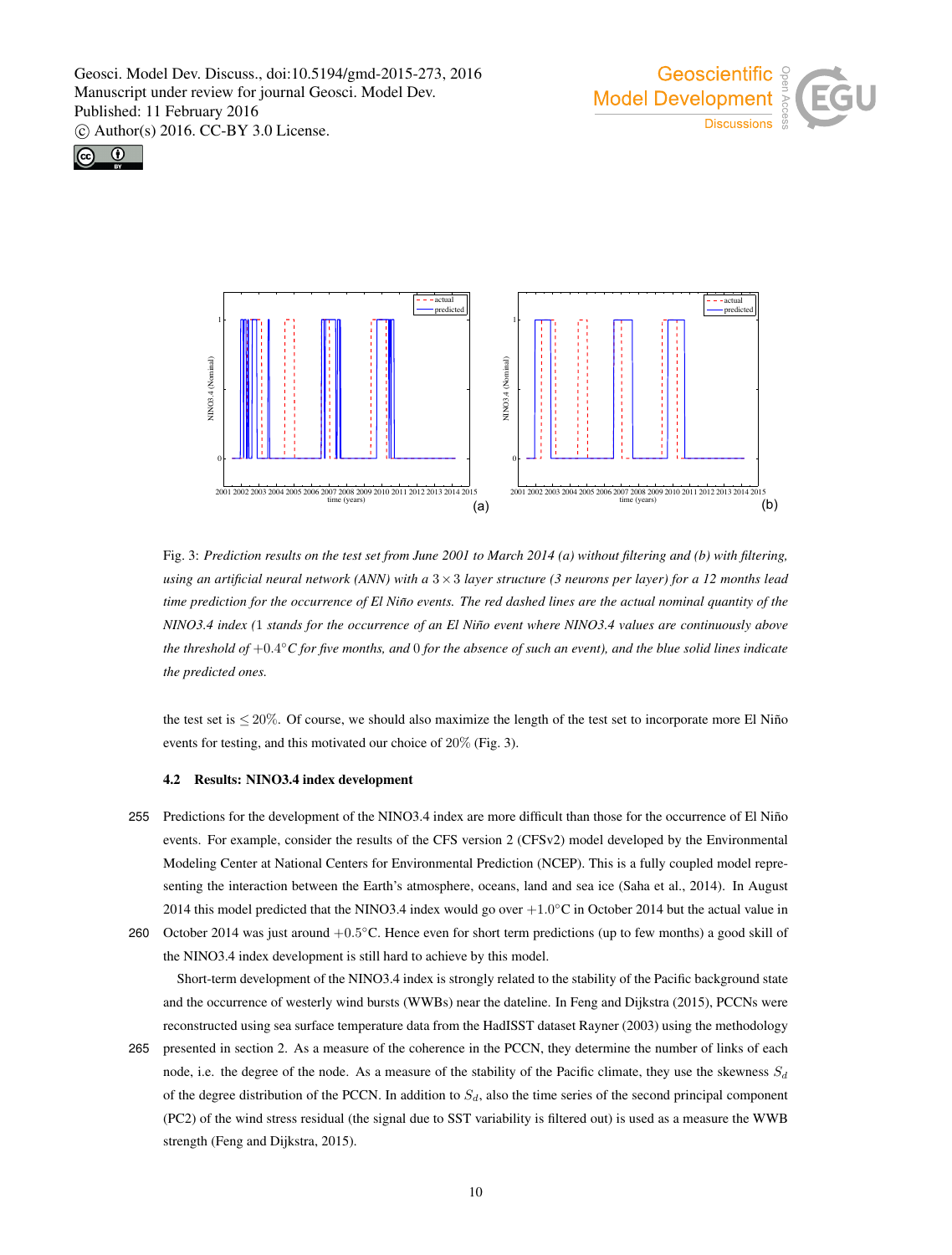



- 270 Next, we use the machine-learning toolbox to investigate the importance of  $S_d$  and PC2 for the NINO3.4 index development by supervised learning regression. The attributes are therefore the background stability index  $x_1 = S_d$ , the westerly wind burst measure  $x_2 = PC2$  and the time  $x_3 = t$  from November 1961 to October 2014 with a time interval of one month (i.e.,  $T = 636$  and  $N = 3$ ). Given the data set we again have to choose a training and a test set. In the case of regression we can randomly choose a given percentage of the instances to belong to a
- 275 training set and the rest to a test set. Since we do not possess a large amount of data, it is however important that these two dataset are as homogeneous as possible in order to avoid overfitting issues.

The training set chosen is from November 1961 to April 2004 (80% of T) and the test set is from May 2004 to October 2014 (20% of T). The quality of the predicted results in the test set is measured by the normalized root mean squared error (NRMSE) defined as

280 
$$
NRMSE(y_A, y_P) = \frac{1}{\max(y_A) - \min(y_A)} \sqrt{\frac{\sum\limits_{t_i^{test} \le t_k \le t_{k}^{test}} (y_A^k - y_P^k)^2}{n}},
$$
 (9)

where  $y_A^k$  is the actual time series of NINO3.4 index, the predicted is indicated by  $y_P^k$ , n and n is the number of points in the test set.

We first employ an ANN with a  $2 \times 1$  layer structure (2 neurons in the first layer and 1 neuron in the second one) to do the regression. Since we do not know the optimal prediction time  $\tau$  which would give a reasonable 285 prediction  $y(t+\tau)$  at time  $t+\tau$ , we vary  $\tau$  from 1 month up to 12 months. Fig. 4 shows the regression results on the test set for the 2-4 months lead time NINO3.4 forecasts. The best prediction, with the smallest value of NRMSE=0.18, is given at  $\tau = 3$  months (Fig. 4b).

To test the robustness of the regression result for the three months lead time NINO3.4 index forecast (Fig. 4b), we perform a series of cross-validations by keeping specific percentage splits between training set and test set

290 (70-30, 75-25, 80-20, and 85-15), but randomly choosing 200 initial times  $t_1^{test}$  of the test set from November 1961 to October 2014 for each percentage split. From Fig. 5, one can see that the peak values of the NRMSE remain near 0.17, independent of the choices of the percentage splits and  $t_1^{test}$ . Therefore the regression result in Fig. 4b is considered robust.

Due to the irregular behavior of the PC2 representing the WWBs (cf. Figure 3 in Feng and Dijkstra (2015)), 295 the predicted NINO3.4 indices in Fig. 4 show more fluctuations than the actual one. When a 3-month running mean is applied to the predicted NINO3.4 index (three months lead time, Fig. 4b) as well as the actual one, the forecast has a better skill (NRMSE=0.14) as shown in Fig. 6a. To further demonstrate that the result in Fig. 6a is robust and independent of the choices of the ANN layer structures and the methods for the supervised learning, we perform the same regression task with an ensemble of 49 ANNs with different binary layer structures and up

300 to 7 neurons per layer and an ensemble of 50 GP runs. The averaged result of the best 10 ANNs (with the smallest NRMSE values) is shown in Fig. 6b with NRMSE=0.15. The averaged result of the best 10 GP runs (having the smallest regression error) is shown in Fig. 6c with NRMSE=0.17, which are both similar to the one obtained by the ANN with a  $2 \times 1$  layer structure in Fig. 6a.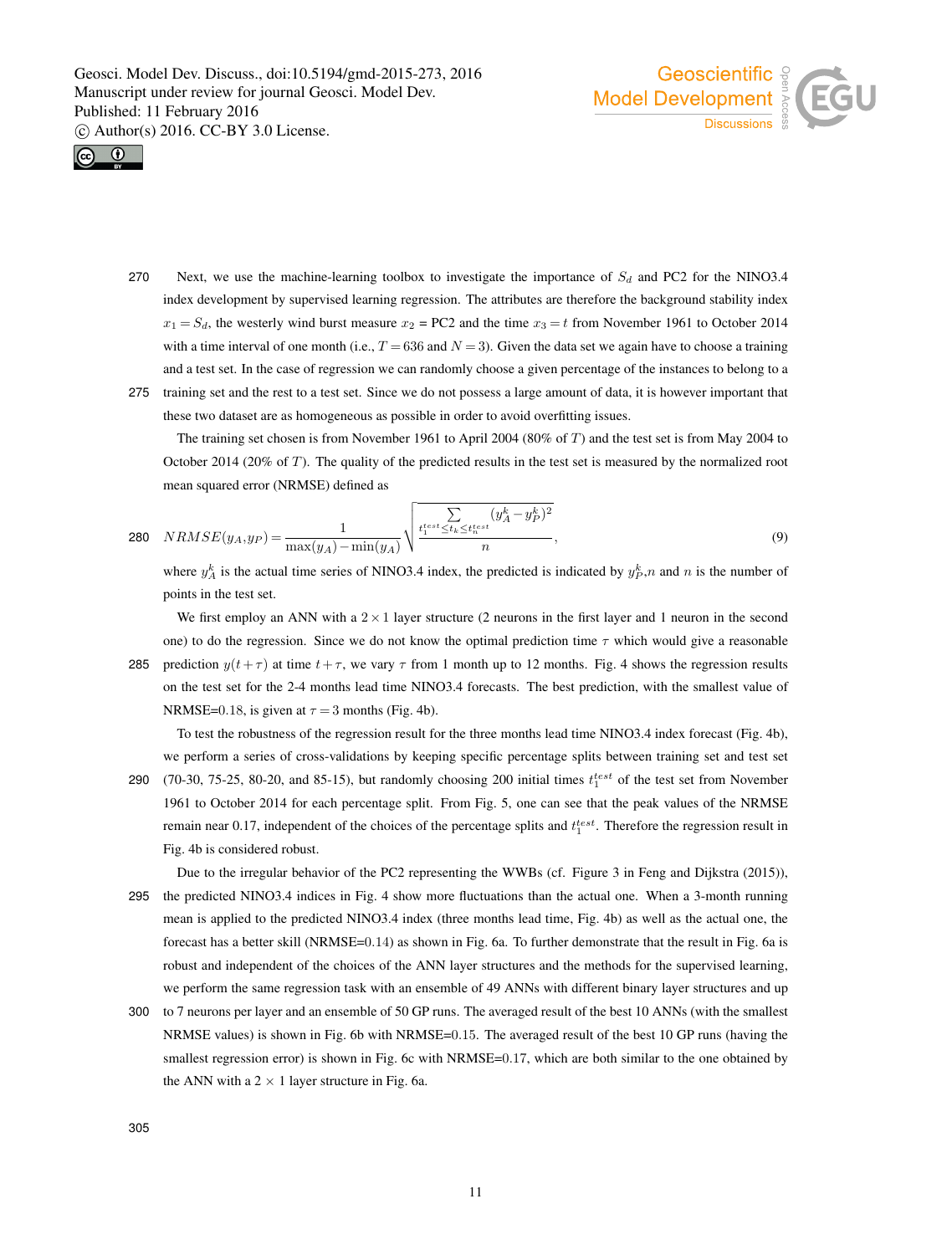





Fig. 4: *Regression results on the test set from May 2004 to October 2014 using an ANN with a* 2×1 *layer structure (2 neurons in the first layer and 1 neuron in the second one) for the prediction of the NINO3.4 index with a lead time of (a) 2 months (NRMSE=*0.23*), (b) 3 months (NRMSE=*0.18*), and (c) 4 months (NRMSE=*0.22*). The red dashed lines are the actual values of NINO3.4 index, and the blue solid lines indicate the predicted ones.*

## 4.3 Results: El Niño development in 2014

In the previous sections we have seen that by using the measures of the CNs from Ludescher et al. (2014) and Feng and Dijkstra (2015), the machine-learning toolbox ClimateLearn can give robust predictions on the 310 occurrence of El Niño events one year ahead and the development of NINO3.4 index with a lead time of three months, respectively. We now apply these techniques to the occurrence and development of the situation in 2014. First, we consider the occurrence of an El Niño event up to March 2015, by using the same data used in section 4.1 till March 2014. The prediction results on El Niño occurrence in 2014 are shown in Fig. 7a, by employing an ensemble of 36 ANNs with different binary layer structures and up to 6 neurons per layer. Like the event in

315 2012 in Fig. 3b, our forecast scheme tends to ignore the ENSO-neutral favored events or the weak El Niño events. Hence, no El Niño event between January 2014 to March 2015 is predicted one year ahead (Fig. 7a).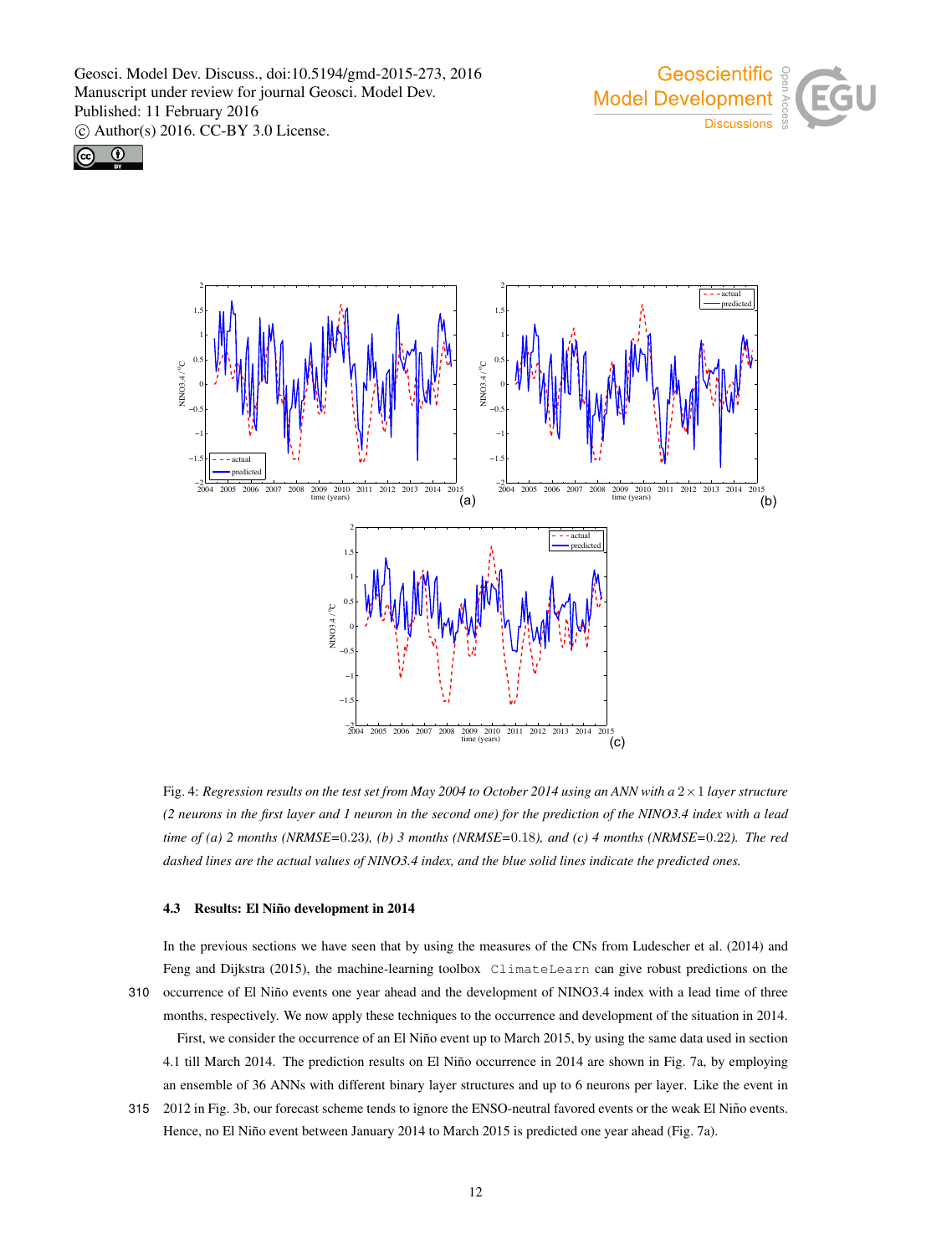





Fig. 5: *Cross-validation results of NINO3.4 index forecast on the test set by keeping certain percentage splits between training set and test set (70-30, 75-25, 80-20, and 85-15), but randomly choosing 200 initial times of* the test set t<sup>test</sup> from November 1961 to October 2014 for each percentage split. The blue dashed curve is the *NRMSE distribution of 70-30 split (70% of* T *as the training sets and 30% of* T *as test sets), the green solid line for a 75-25 split, the red solid curve for a 80-20 split and the cyan solid curve for a 85-15 split.*

Second, we consider the development of the NINO3.4 index from January 2014 till January 2015 using the same data used in section 4.2 till October 2014. The accuracy of the predicted NINO3.4 index over 2014 with a lead time of three months (Fig. 7b) is quite good (NRMSE=0.19) for example compared with the one given by 320 CFSv2 model over that period (NRMSE=0.34).

## 5 Summary and discussion

In this paper, we have presented the machine-learning toolbox ClimateLearn for climate prediction problems, based on climate data obtained from complex network reconstruction and analysis. Besides handing multivariate data from these networks and other sources, another advantage of using this machine-learning toolbox for climate 325 variability prediction is that the development of predictor models is dynamic and data-driven (Bishop, 2006). Using machine-learning techniques with the measures from reconstructed Climate Networks (CNs), we have provided novel prediction schemes for the occurrence of an El Niño event (with a lead time of one year) and for the development of the NINO3.4 index (with a lead time of three months).

By using measures of a directed and weighted CN (Ludescher et al., 2014) and supervised learning classifi-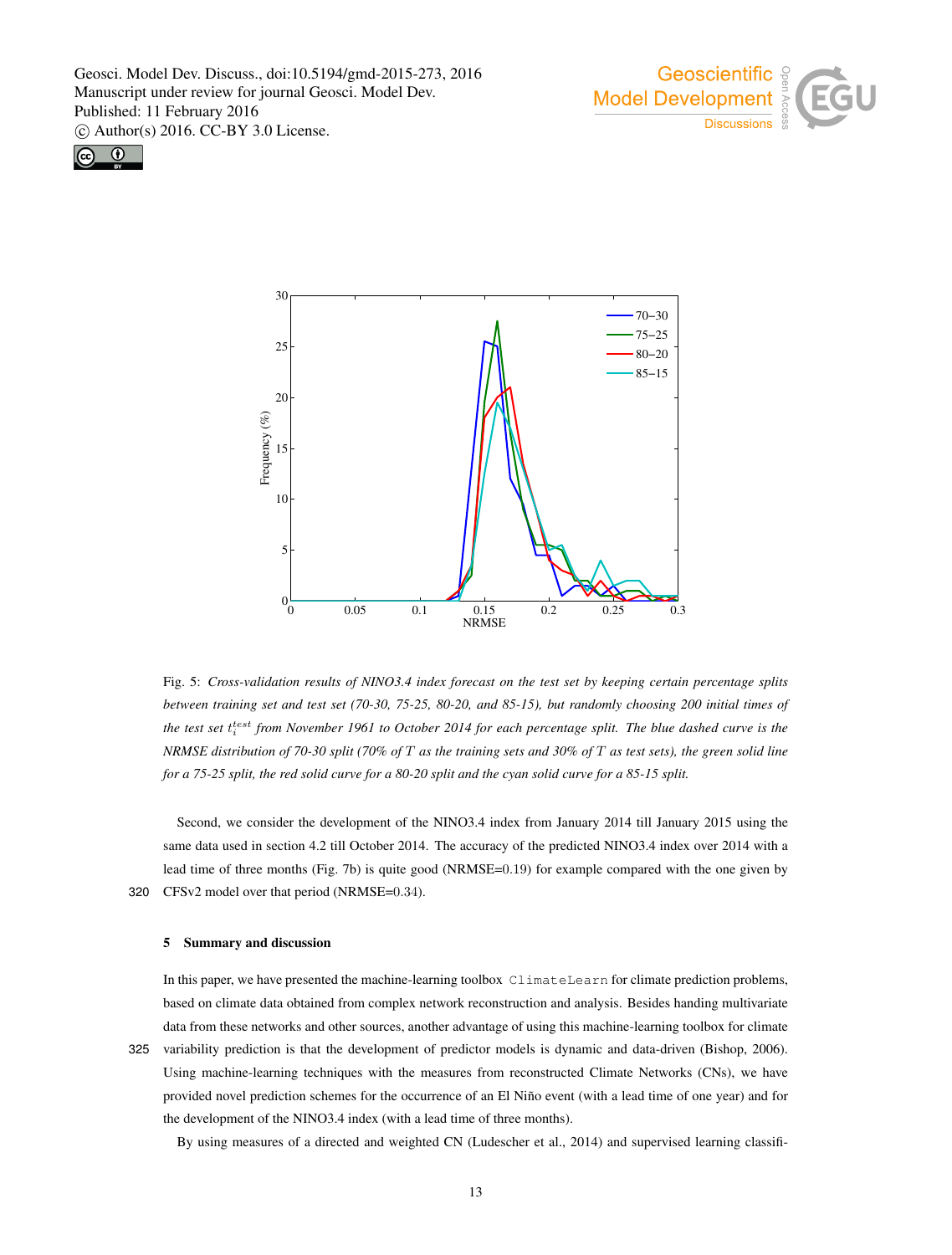





Fig. 6: *Results for a 3-month running mean regression on the test set from May 2004 to October 2014 using (a) an ANN with a* 2×1 *layer structure (2 neurons in the first layer and 1 neuron in the second one, NRMSE=*0.14*), (b) an ensemble of 49 ANNs with different binary layer structures and up to 7 neurons per layer (only the ensemble mean of the best 10 is showed, NRMSE=*0.15*) and (c) an ensemble of genetic programmings (only the ensemble mean of the best 10 is showed, NRMSE=*0.17*) for the three months ahead prediction for the development of the NINO3.4 index. The red dashed curves are the actual values of NINO3.4 index, and the blue solid curves indicate the predicted ones.*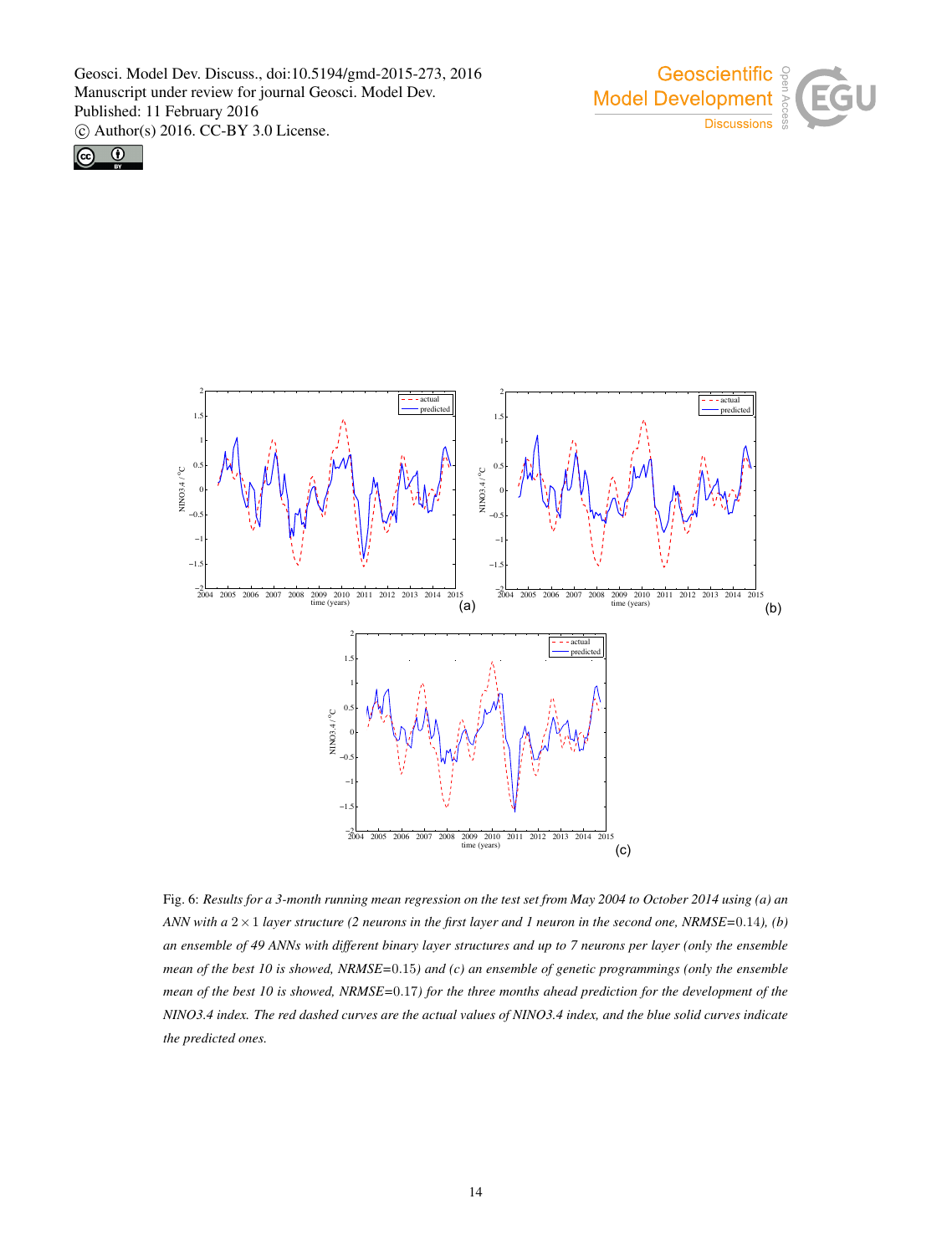





Fig. 7: *Prediction results on ENSO variability in 2014 using an ensemble of 36 ANNs with different binary layer structures and up to 6 neurons per layer.* (a) The occurrence of the El Niño event given one year ahead, and (b) the *development of NINO3.4 index with a three months a lead time (only the ensemble mean is shown, NRMSE=*0.19*). The red dashed lines are the actual nominal quantity/actual values of NINO3.4 index, the blue solid lines indicate the predicted ones, and the black solid line indicates the predicted one by CFSv2 model (only the ensemble mean is shown, estimated from http://www.cpc.ncep.noaa.gov/products/people/wwang/cfsv2 fcst history/).*

- 330 cation, we developed a forecast scheme in predicting the occurrence of an El Niño event one year ahead. This scheme apparently does not seem to suffer from the 'spring predictability barrier' (Goddard et al., 2001). This is probably due to the fact that the network measures adequately capture the changes of spatial patterns one calendar year before the warming event (Ludescher et al., 2013). Apparently, the prediction schemes can well represent the nonlinear relationships among the attributes and give an objective prediction. For example, in the forecast scheme
- 335 proposed by Ludescher et al. (2014), the prediction may be sensitive to the choice of the decision threshold  $\theta$ . Moreover, the false alarms and the misses (the El Niño events in 2006 and 2009 are not detected) show the limitations of their scheme. These deficiencies may be caused by the fact that this forecast scheme is based only on one single measure of the CN. The supervised learning method in our forecast scheme does not have these problems. In addition, by using measures of an undirected and unweighted CN (Feng and Dijkstra, 2015) that monitor
- 340 the stability of the Pacific climate state and a measure of the atmospheric wind-stress noise in combination with supervised learning regression, we provided reasonable forecasts of the development of the NINO3.4 index three months ahead. A lead time of three months is of course too short to make this forecast scheme outcompete existing ones. However, comparing these forecast results with those from much more sophisticated models like the CFSv2 model indeed confirm that the quantities  $S_d$  and PC2 are important factors in the development of El Niño events.
- 345 The software package ClimateLearn is written in python 2.7, and it makes full use of the open source packages Weka (available at http:/www.cs.waikato.ac.nz/ml/weka/) and ECJ (available at https://cs.gmu.edu/∼eclab/ projects/ecj/). The package ClimateLearn allows basic operations of data mining, i.e. reading, merging, and cleaning data, and running machine learning algorithms. Building on the success of complex network approaches to investigate aspects of climate variability, ClimateLearn provides an innovative and convenient way to pre-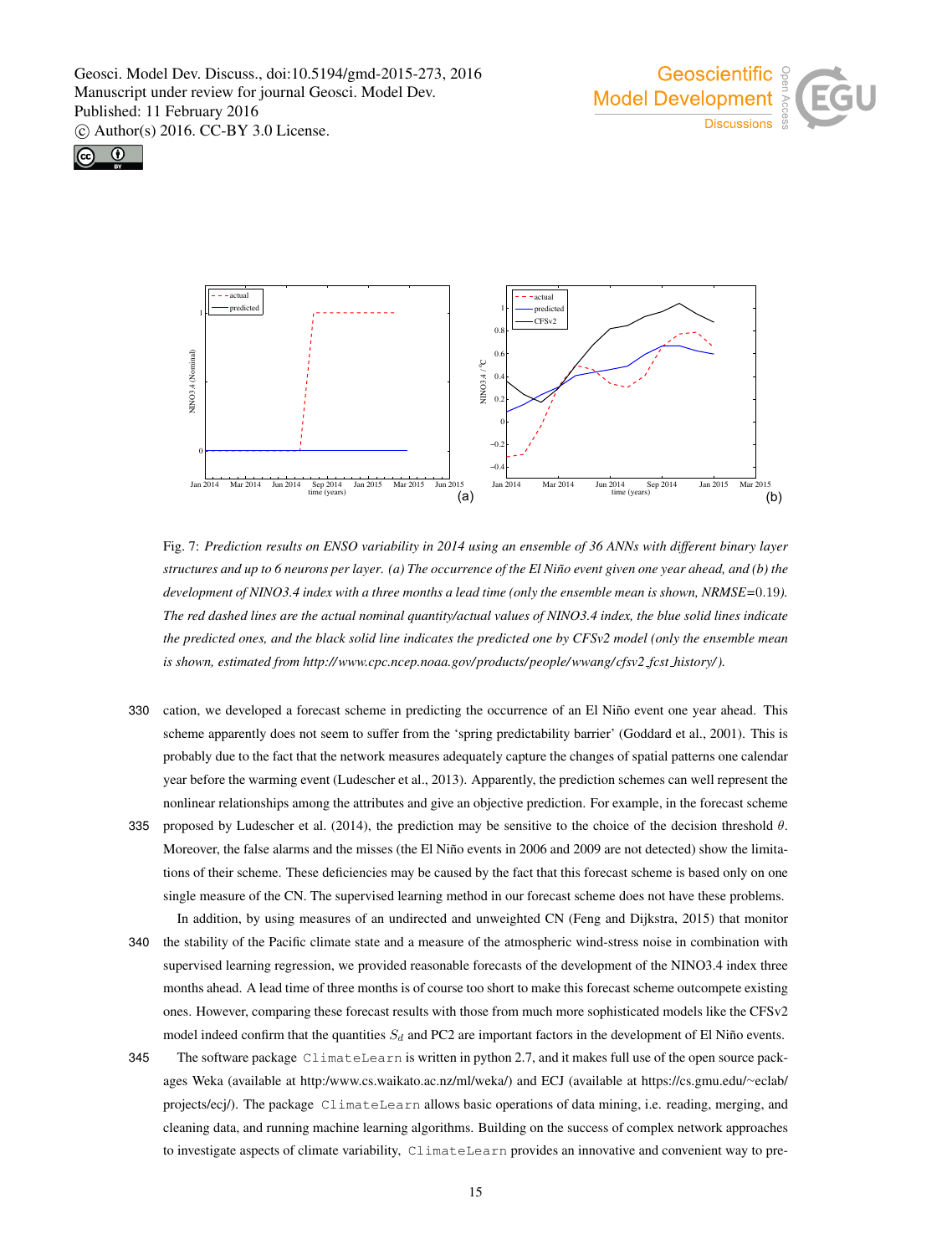



350 dict the occurrence and development of El Niño events. It can also be directly applied to the prediction of other climate variability phenomena.

## Code availability

ClimateLearn is available through github at https://github.com/Ambrosys/climatelearn. The package is still in a raw version and we plan however to refine it by a full python implementation using other open source third-party 355 libraries (e.g. Deap and Pybrain) in the near future.

*Acknowledgements.* The authors would like to acknowledge the support of the LINC project (no. 289447) funded by EC's Marie-Curie ITN program (FP7-PEOPLE-2011-ITN). The computations on the Cartesius machine were funded by the Exact Sciences division of the Netherlands Organization of Scientific Research under grant SH-286.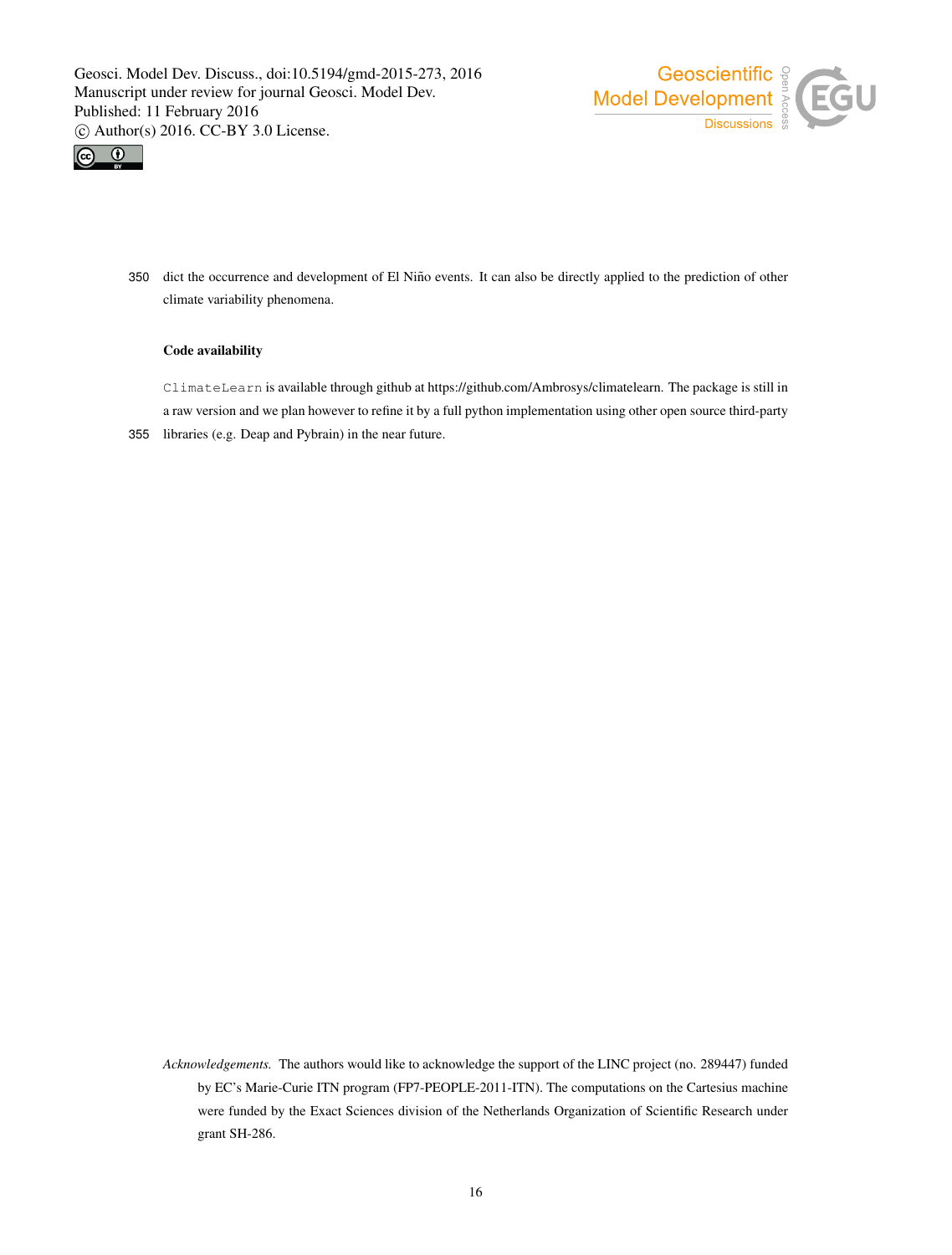



## 360 References

Bishop, C. M.: Pattern recognition and machine learning, Springer, New York, 2006.

- Chen, D., Cane, M. A., Kaplan, A., Zebiak, S. E., and Huang, D.: Predictability of El Niño over the past 148 years, Nature, 428, 733–736, 2004.
- Darwin, C.: On the origin of species by means of natural selection, New York :D. Appleton and Co., 1959.
- 365 Donges, J. F., Zou, Y., Marwan, N., and Kurths, J.: Complex networks in climate dynamics, The European Physical Journal Special Topics, 174, 157–179, 2009.

Donges, J. F., Heitzig, J., Beronov, B., Wiedermann, M., Runge, J., Feng, Q. Y., Tupikina, L., Stolbova, V., Donner, R. V., Marwan, N., Dijkstra, H. A., and Kurths, J.: Unified functional network and nonlinear time series analysis for complex systems science: The pyunicorn packageUnified functional network and nonlinear time series analysis for complex systems 370 science: The pyunicorn package, Chaos, pp. 1–26, 2015.

Duan, W. and Wei, C.: The spring predictability barrier for ENSO predictions and its possible mechanism: results from a fully coupled model, International Journal of Climatology, 33, 1280–1292, 2013.

Fedorov, A., Harper, S., Philander, S., Winter, B., and Wittenberg, A.: How predictable is El Niño?, Bulletin of the American Meteorological Society, 84, 911–919, 2003.

375 Feng, Q. Y. and Dijkstra, H.: Are North Atlantic multidecadal SST anomalies westward propagating?, Geophysical Research Letters, 2014.

Feng, O. Y. and Dijkstra, H.: Climate Network Based Stability Index for El Niño Variability, arXiv:1503.05449, 2015.

- Fountalis, I., Bracco, A., and Dovrolis, C.: ENSO in CMIP5 simulations: network connectivity from the recent past to the twenty-third century, Climate Dynamics, pp. 1–28, 2015.
- 380 Goddard, L., Mason, S. J., Zebiak, S. E., Ropelewski, C. F., Basher, R., and Cane, M. A.: Current approaches to seasonal to interannual climate predictions, International Journal of Climatology, 21, 1111–1152, 2001.
	- Gozolchiani, A., Havlin, S., and Yamasaki, K.: Emergence of El Niño as an Autonomous Component in the Climate Network, Physical Review Letters, 107, 148 501, 2011.
- Ihshaish, H., Tantet, A., Dijkzeul, J. C. M., and Dijkstra, H. A.: Par@Graph: a parallel toolbox for the construction and 385 analysis of large complex climate networks, Geoscientific Model Development, 8, 3321–3331, 2015.
	- Kalnay, E., Kanamitsu, M., Kistler, R., Collins, W., Deaven, D., Gandin, L., Iredell, M., Saha, S., White, G., Woollen, J., et al.: The NCEP/NCAR 40-year reanalysis project, Bulletin of the American meteorological Society, 77, 437–471, 1996.
		- Katz, R. W.: Sir Gilbert Walker and a connection between El Nino and statistics, Statistical Science, pp. 97–112, 2002.
- Koza, J. R.: Genetic programming on the programming of computers by means of natural selection, Complex adaptive 390 systems, MIT Press, 1993.
	- Latif, M. and Barnett, T. P.: Causes of decadal climate variability over the North Pacific and North America, Science, 266, 634–637, 1994.
	- Ludescher, J., Gozolchiani, A., Bogachev, M. I., Bunde, A., Havlin, S., and Schellnhuber, H. J.: Improved El Niño forecasting by cooperativity detection, Proceedings of the National Academy of Sciences, 110, 11 742–11 745, 2013.
- 395 Ludescher, J., Gozolchiani, A., Bogachev, M. I., Bunde, A., Havlin, S., and Schellnhuber, H. J.: Very early warning of next El Niño, Proceedings of the National Academy of Sciences, 111, 2064–2066, 2014.
	- Mitchell, T.: Machine Learning, McGraw-Hill, New York, 1997.
	- Qiu, B. and Chen, S.: Variability of the Kuroshio Extension Jet, Recirculation Gyre and Mesocale Eddies on decadal time scales, Journal Of Physical Oceanography, 35, 2090–2103, 2005.
- 400 Rayner, N. a.: Global analyses of sea surface temperature, sea ice, and night marine air temperature since the late nineteenth